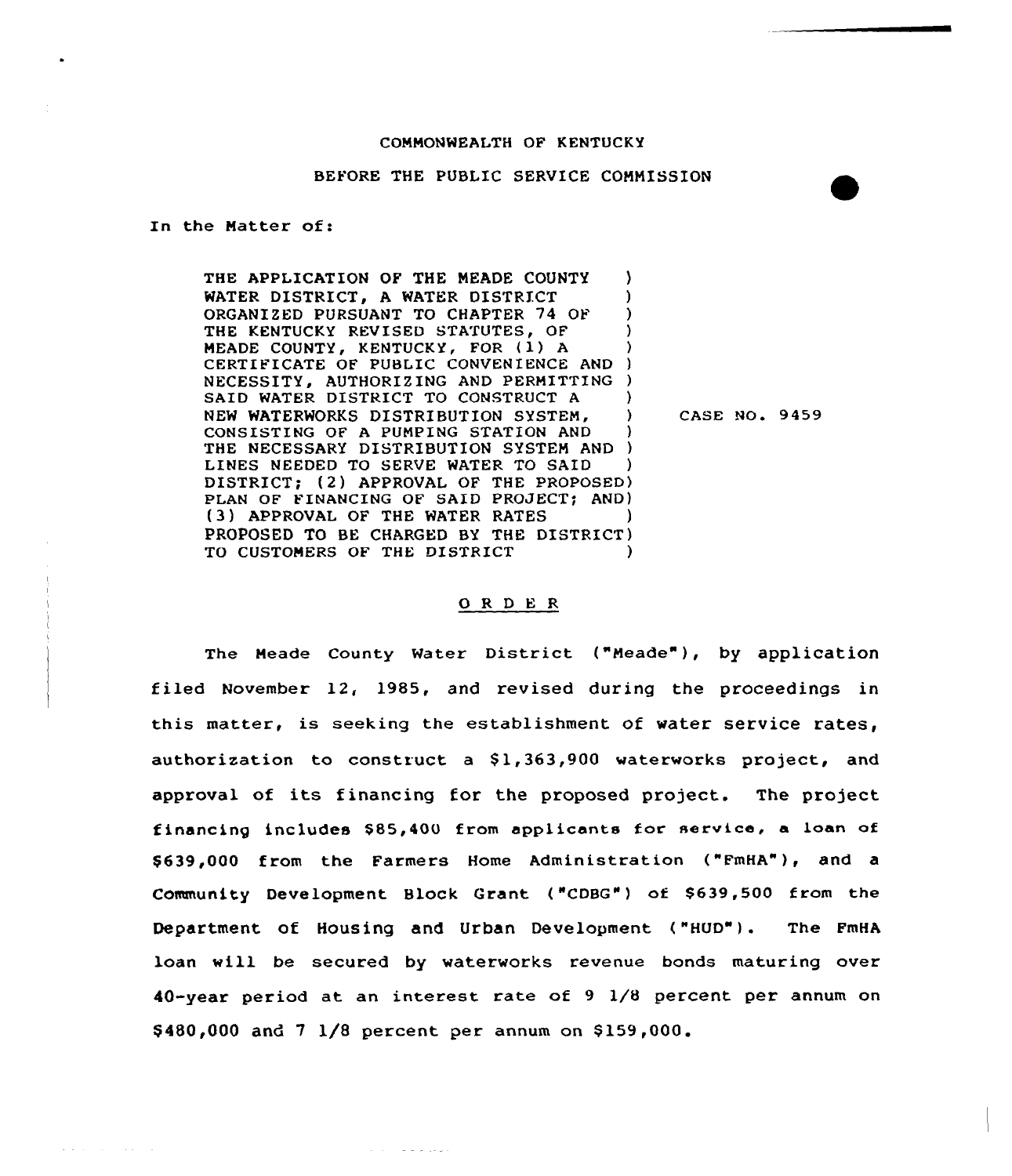The proposed construction will provide initial water service to about 42S applicants for service. Plans and specif ications fox the construction prepared by Derrick Engineering, Inc., Louisville, Kentucky, ("Engineer") have been approved by the Division of Water of the Natural Resources and Environmental Protection Cabinet.

<sup>A</sup> hearing was held in the offices of the Public Service ommission, Frankfort, Kentucky, on July 9, 1986. The sole intervenox was the Attorney General's Utility and Rate Intervention Division ("Attorney General" ).

#### CONTINUITY OF ADEQUATE AND RELIABLE SERVICE

Meade's Engineer has provided information which indicates that reliable and adequate service can be maintained throughout the system after completion of the proposed construction. The Commission is concerned, however, that Neade's service to its customers in the higher elevations of its service area may not be adequate in the long term.

The Commission reminds Neade of its obligation to provide adequate and reliable service to all of its customers. Meade should monitor the adequacy of the water distribution system after construction. If this monitoring indicates that the level of service is inadequate or declining, Neade must take necessaxy actions to maintain the level of service in conformance with the regulations of the Commission.

The Commission is also concerned that in response to its information request dated January 17, 1986, Item 10, Meade is requesting <sup>a</sup> waiver of 807 KAR 5:066, Section ll(2a), to allow the

 $-2-$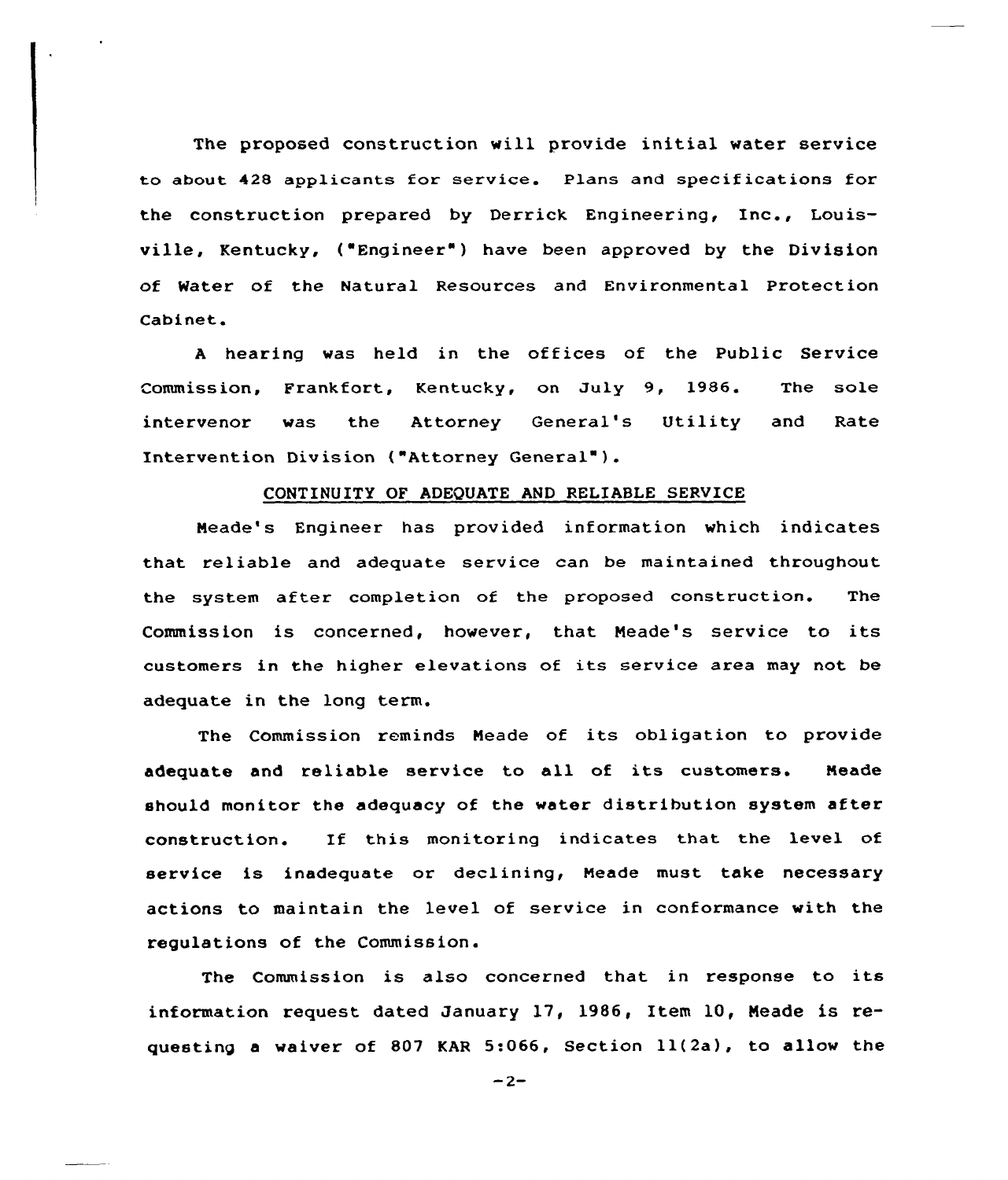installation of 2-inch diameter water lines which exceed the maximum lengths specified by this regulation. This concern is based on the fact that these 2-inch diameter water lines were bid to cost approximately 1.9 times as much per lineal foot as a 4-inch water line. Meade has failed to demonstrate any service or cost advantages to justify the installation of 2-inch diameter water lines in excess of the maximum lengths allowed by 807 KAR 5:066, Section ll (2a). Due to these circumstances, <sup>a</sup> waiver of <sup>807</sup> KAR 5:066, Section ll (2a), should not be

## TEST PERIOD

This is a new rather than an existing utility, and accordingly, test period information does not exist. Estimated pro forma expenses have been utilized for the determination of revenue requirement.

## PROJECTED REVENUES AND EXPENSES

Meade projected operating expenses on the basis of providing service to approximately 428 customers. The Commission is of the opinion that the projected operating expenses are generally proper and they have therefore been accepted with the following exception:

#### Depreciation Expense

Meade proposed test period depreciation expense of  $$13,275$ . The Commission, upon reviewing Meade's calculation of depreciation expense, discovered that construction overheads and the

<sup>1</sup> Response to Enformation Request dated January 16, 1986, Revised Exhibit <sup>K</sup>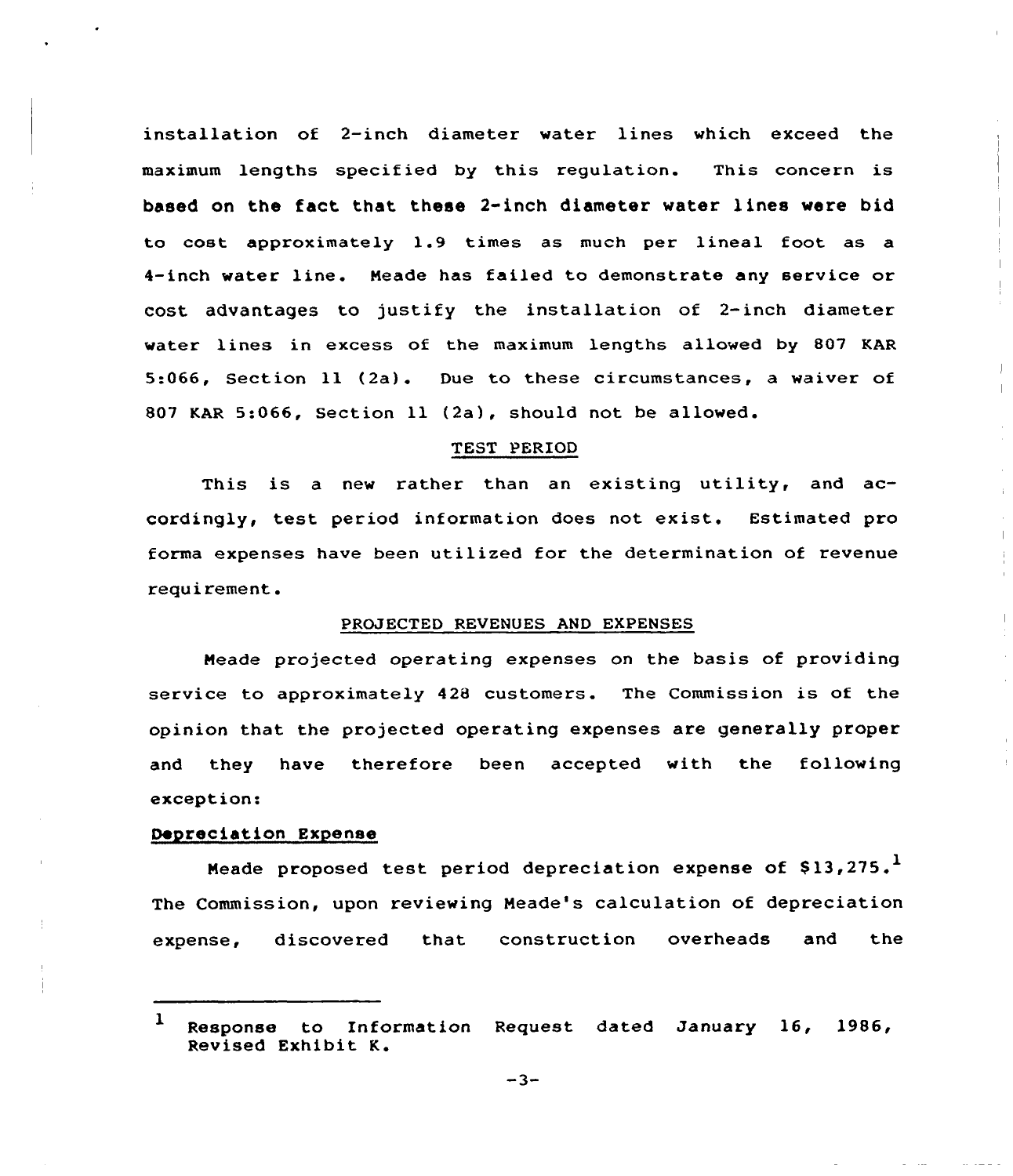full amount of contributions in aid of construction had not been included. The Commission has calculated the appropriate level cf depreciation expense for rate-making purposes to be \$15,089, an increase of S1,814 to Meade's proposed level.

After consideration of the aforementioned adjustment, projected revenues and expenses are as follows:

|                    | Meade's<br>Proposed Operation | Commission<br>Adjustments | Commission<br>Adjusted |
|--------------------|-------------------------------|---------------------------|------------------------|
| Operating Revenues | \$118,558                     | $-0-$                     | \$118,558              |
| Operating Expenses | 62,118                        | \$1,814                   | 63,932                 |
| Operating Income   | \$56,440                      | \$<1,814>                 | \$54,626               |

#### REVENUE REQUIREMENTS

Neade's annual debt service based on debt proposed in this proceeding is  $$57,675.^2$  Meade's requested net operating revenues of \$54.626 provide a debt service coverage ("DSC") of only 0.947X. In a case such as this where Neade is a new system yet to begin operations it is difficult to estimate or project operating revenues and expenses until the system has some actual operating results. The Commission is concerned that the rates requested may not provide an adequate surplus necessary for equity growth; however, the Commission restates that the financial data are only

 $\overline{2}$ 

|                                                            | Amount             | Amortization<br>Factor | Annual<br>Debt Service         |
|------------------------------------------------------------|--------------------|------------------------|--------------------------------|
| Initial Bonds $9-1/28$<br>Additional Bonds 7-1/8%<br>Total | 480,000<br>159,000 | 0.09469<br>0.07688     | \$45,451<br>12,224<br>\$57,675 |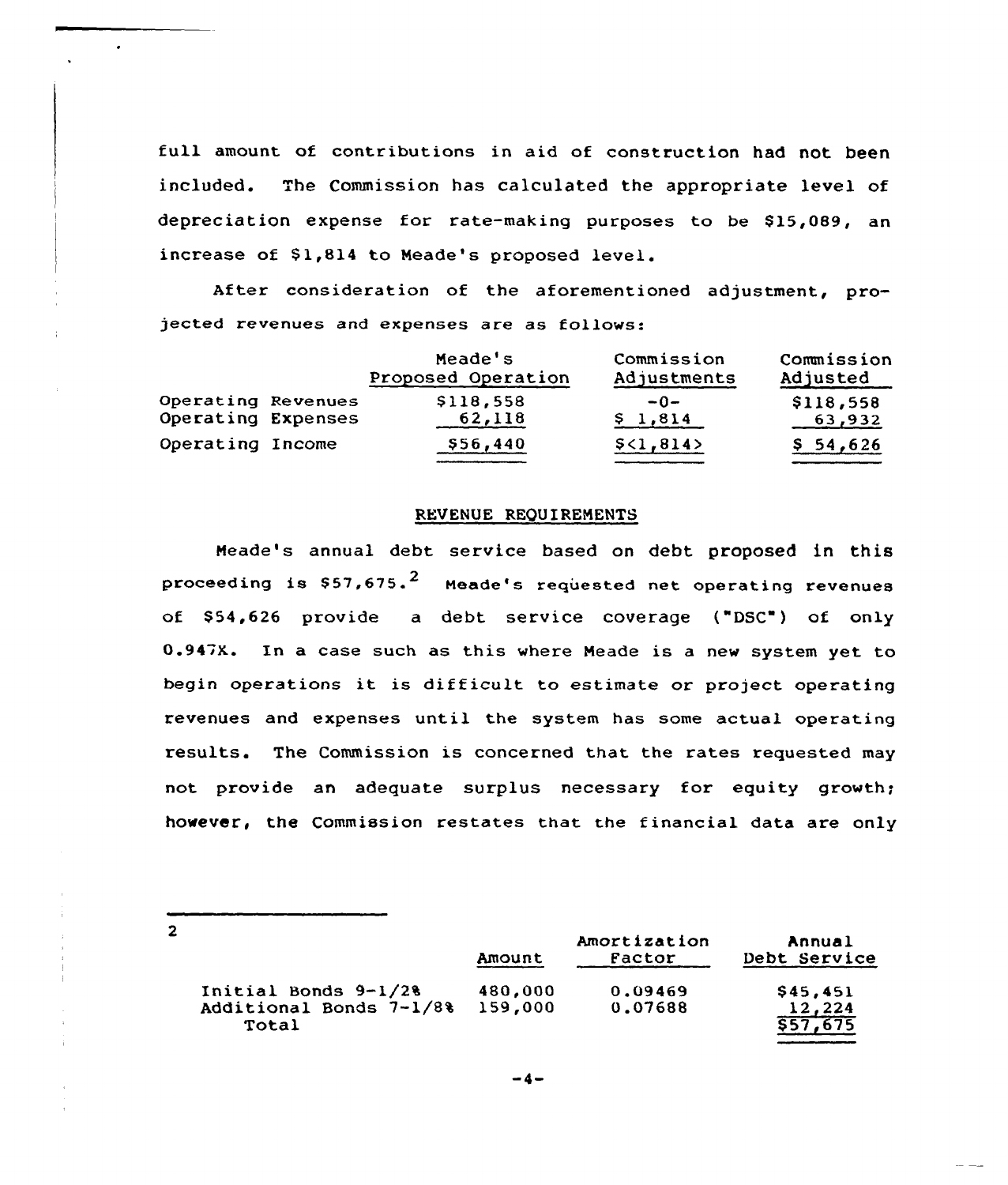projections and estimates provided by Neade. The Commission therefore has granted the amount of revenues requested by Neade, but advises that Neade should review its financial position after one year of operating its system and take the appropriate action as it deems necessary. The Commission will monitor Neade's financial condition through review of Neade's annual reports for the purpose of determining what, if any, future rate adjustments might be necessary.

# FINDINGS AND ORDERS

The Commission, after consideration of the application and evidence of record and being advised, is of the opinion and finds that.

l. <sup>A</sup> waiver of <sup>807</sup> KAR 5:066, Section <sup>11</sup> (2a), to allow the installation of 2-inch diameter water lines which exceed the maximum lengths as specified by this same regulation should be denied. Meade should install small diameter water lines of lengths no greater than allowed by 807 KAR 5:066, Section ll (2a).

2. with the changes as outlined in Pinding Number <sup>1</sup> herein public convenience and necessity require that the construction proposed in the application and record be performed and that a certificate of public convenience and necessity be granted.

3. The proposed project for the Neade water system includes 428 service connections, about 23 miles of  $10-$ ,  $8-$ ,  $6-$ ,  $4-$ , and 2-inch water main, a 200,000-gallon water storage tank, a booster pumping station, 3 hydropneumatic stations and miscellaneous appurtenances. The low bids received for the proposed con-

$$
-5-
$$

and the same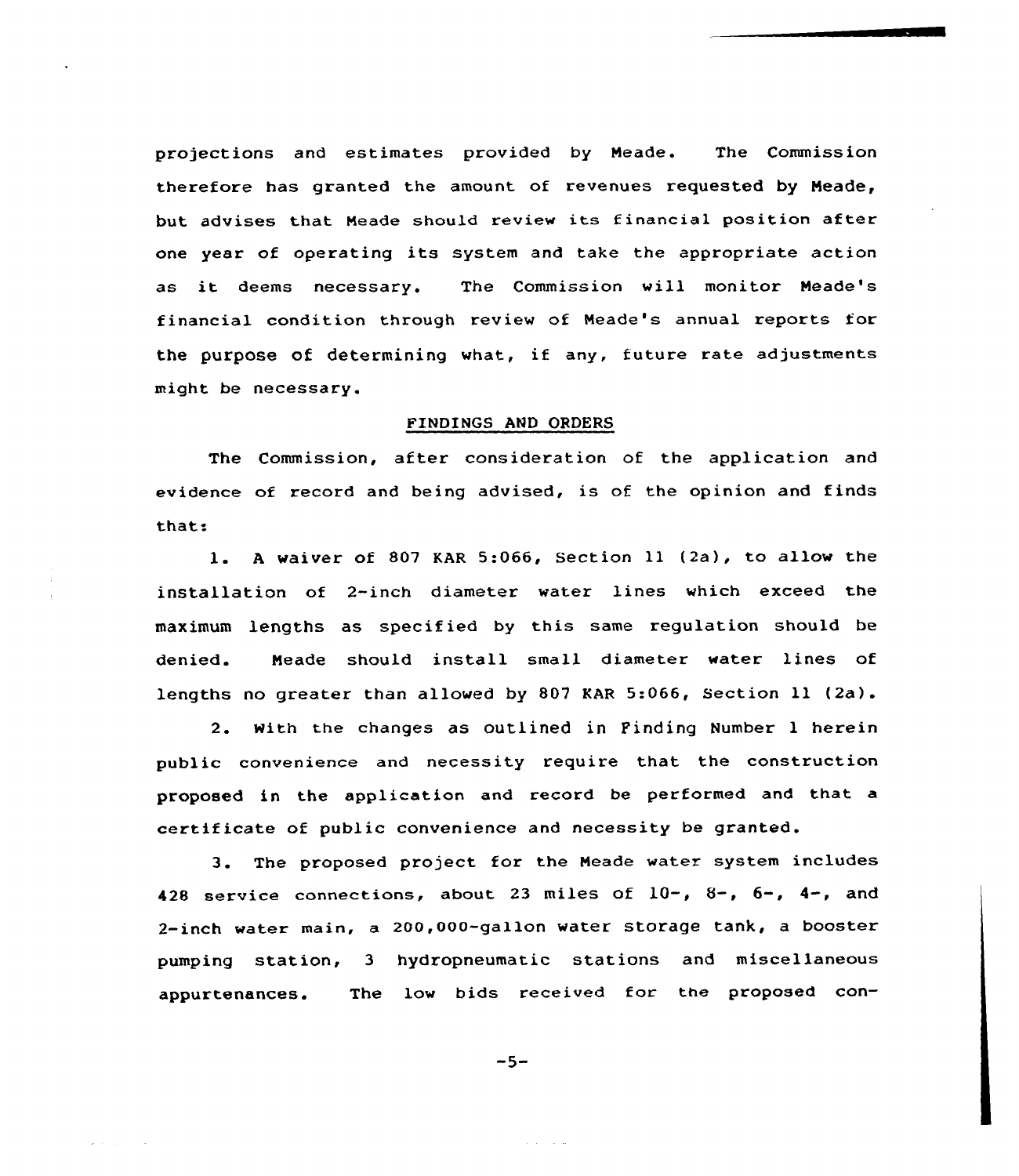struction totaled  $$1,052,168$  which will require about  $$1,363,900$ in project funding after allowances are made for fees, contingencies, and other indirect costs.

4. Neade should obtain approval from the Commission prior to performing any additional construction not expressly certificated by this Order.

5. Any deviations from the construction herein approved which could adversely affect service to any customer should be done only with the prior approval of this Commission.

6. Meade should furnish duly verified documentation of the total costs of this pxoject including the cost of construction and all other capitalized costs (engineering, legal, administrative, etc.) within <sup>60</sup> days of the date that construction is substantially completed. Said construction costs should be classified into appropriate plant accounts in accordance with the Uniform System of Accounts for Water Utilities prescribed by this Commission.

7. Meade's contract with its Engineer should require the provision of full-time resident inspection under the general supervision of a professional engineer with a Kentucky registration in civil or mechanical engineering to insure that. the construction work ia done in accordance with the contract plans and specifications and in conformance with the best practices of the construction trades involved in the project.

8. Meade should require the Engineer to furnish a copy of thc "as-built" drawings and a signed statement that the con-

 $-6-$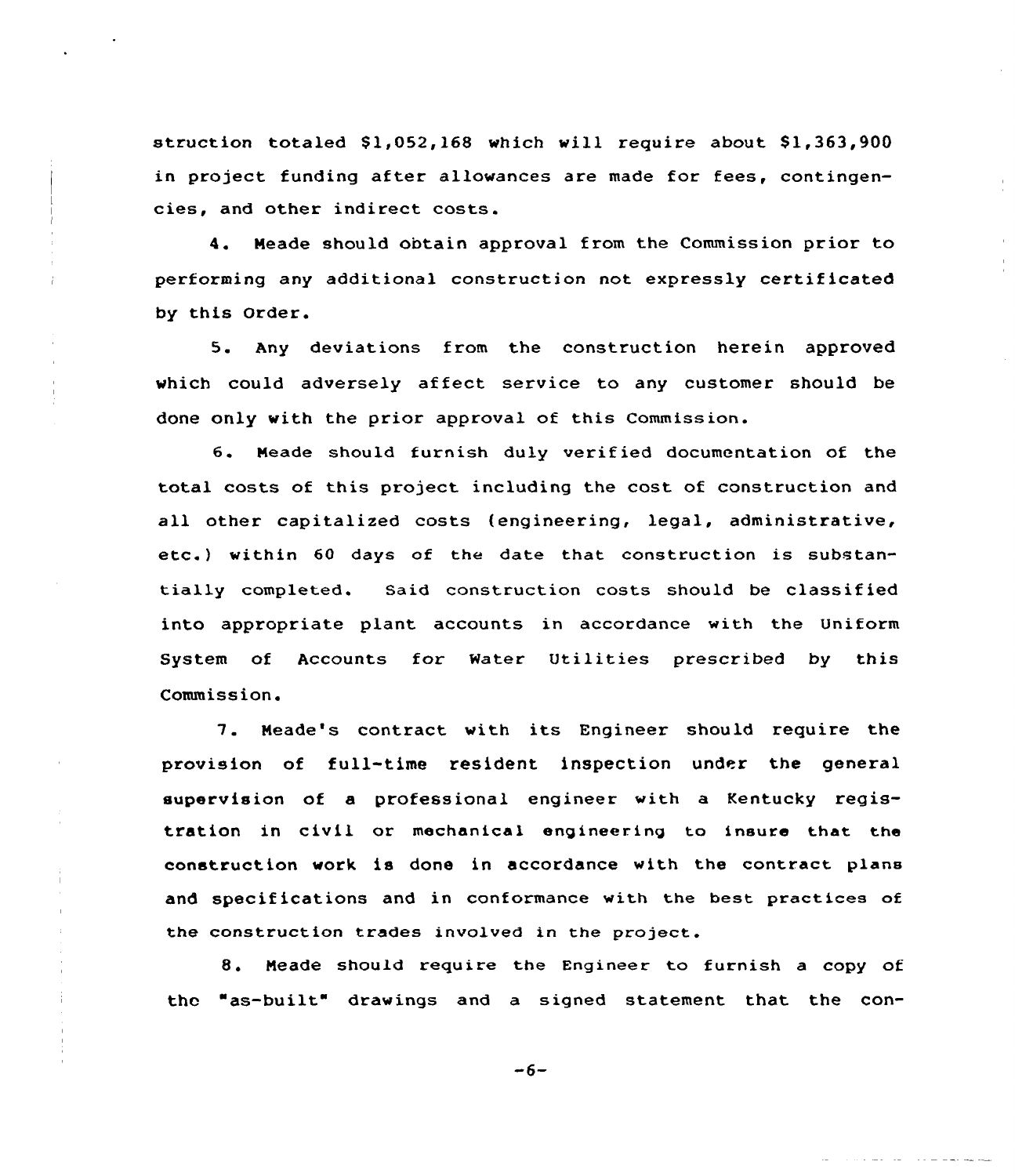struction has been satisfactorily completed in accordance with the contract plans and specifications within 60 days of the date of substantial completion of this construction.

9. <sup>A</sup> 5/8-inch <sup>x</sup> 3/4-inch meter should be the standard customer service meter for all new customers and should be installed at all points of service unless the customer provides sufficient justification for the installation of a larger meter.

10. The financing plan proposed by Meade is for lawful objects within the corporate purposes of its utility operations, is necessary and appropriate for and consistent with the proper performance of services to the public and will not impair its ability to perform these services and should, therefore, be approved.

ll. The financing secured by Meade for this project will be needed to pay for the work herein approved. Meade's financing plan should, therefore, be approved.

12. The rates and charges in Appendix <sup>A</sup> are the fair, just and reasonable rates and charges to be charged by Meade and should produce gross metered water revenues of \$118,558.

IT IS THEREFORE ORDERED that:

l. Meade be and it hereby is granted <sup>a</sup> certificate of public convenience and necessity to proceed with the proposed construction project as set forth in the drawings and specifications of record herein on the condition that small diameter water lines be installed in accordance with 807 KAR 5:066, Section 11 (2a).

2. Meade's plan of financing consisting of a loan from the FmHA in the amount of  $$480,000$  with an interest rate of 9  $1/8$ 

 $-7-$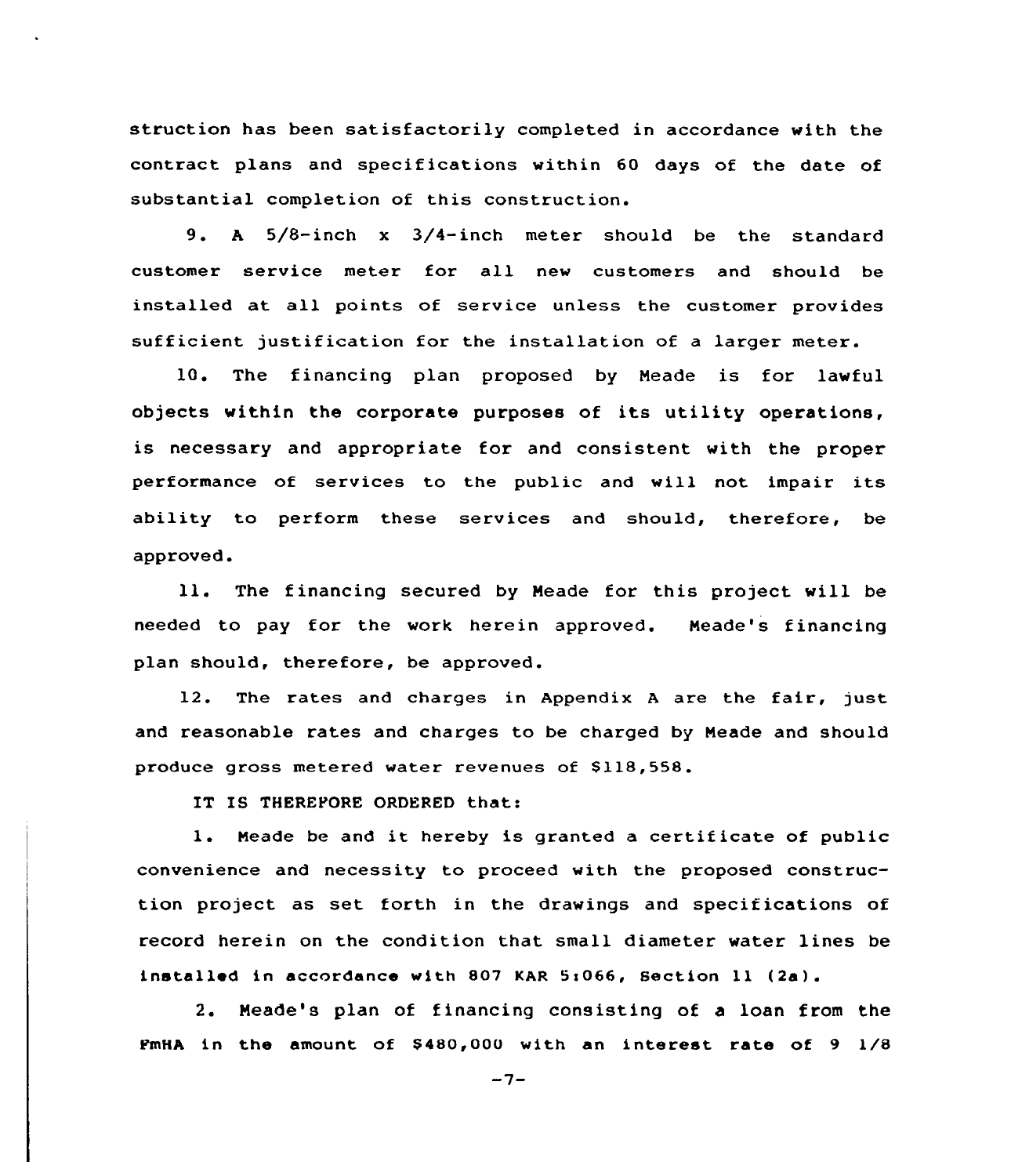percent and a 40-year term, and a loan from the FmHA in the amount of \$159,000 with an interest rate of  $7 \frac{1}{8}$  percent and a 40-year term, CDBG funds from the HUD in the amount of \$639,500 and \$ 85,400 from applicants for service be and it hereby is approved.

3. If under new FmHA loan conditions Neade is notified and granted the option of accepting a lower interest rate at the date of closing, Neade shall file with the Commission the FmHA notification of the lower interest rate and shall provide all correspondence from and to FmHA concerning this notification within 30 days of the closing date.

4. Neade shall file <sup>a</sup> statement of the interest rate accepted from FmHA within 30 days of the date of closing.

5. If Neade accepts an interest rate different from the rate approved herein, it shall file amended pages to its bond resolution and an amended amortization schedule.

6. If Neade is eligible but does not take advantage of <sup>a</sup> lower interest rate at the time of closing, it shall fully document why the lower rate was not accepted showing an analysis of the higher costs associated with the loan over its life.

7. Neade shall comply with all matters set out in Findings <sup>4</sup> through 9 as if the same were individually so ordered.

8. The rates and charges in Appendix <sup>A</sup> be and they hereby are approved for service rendered on and after the date of this Order.

9. Mithin <sup>30</sup> days from the date of this Order, Neade shall file with the Commission its tariff sheets setting out the rates approved herein.

 $-8-$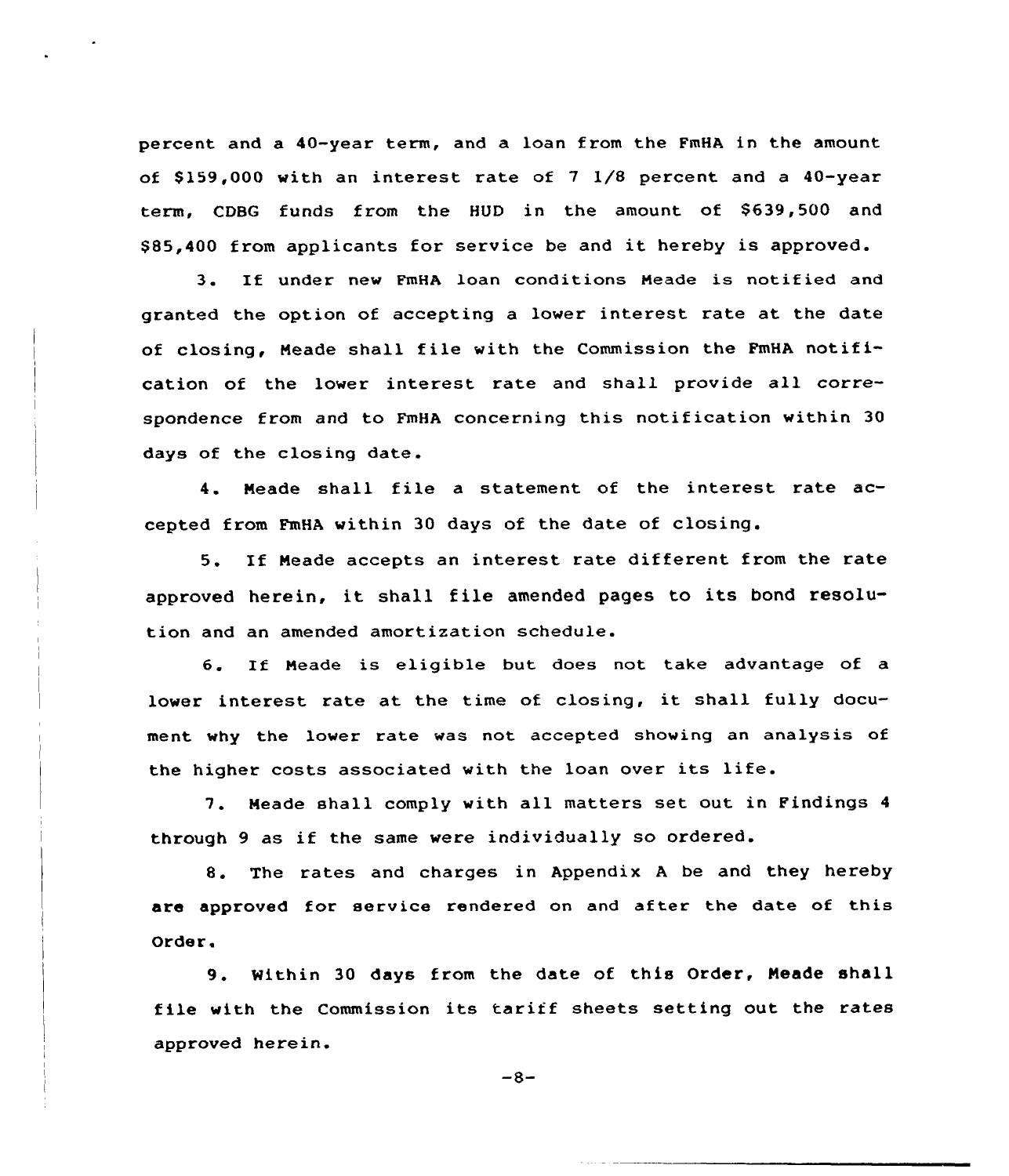Nothing contained herein shall be deemed a warranty of the Commonwealth of Kentucky, or any agency thereof, Of the financing herein authorized.

Done at Frankfort, Kentucky, this 28th day of July, 1986.

PUBLIC SERVICE COMMISSION

l D. Idem Chairman  $\bigoplus$ Vice Chairman <u>NVilh</u>

 $\sim$ mission $\sim$ 

ATTEST:

Executive Director